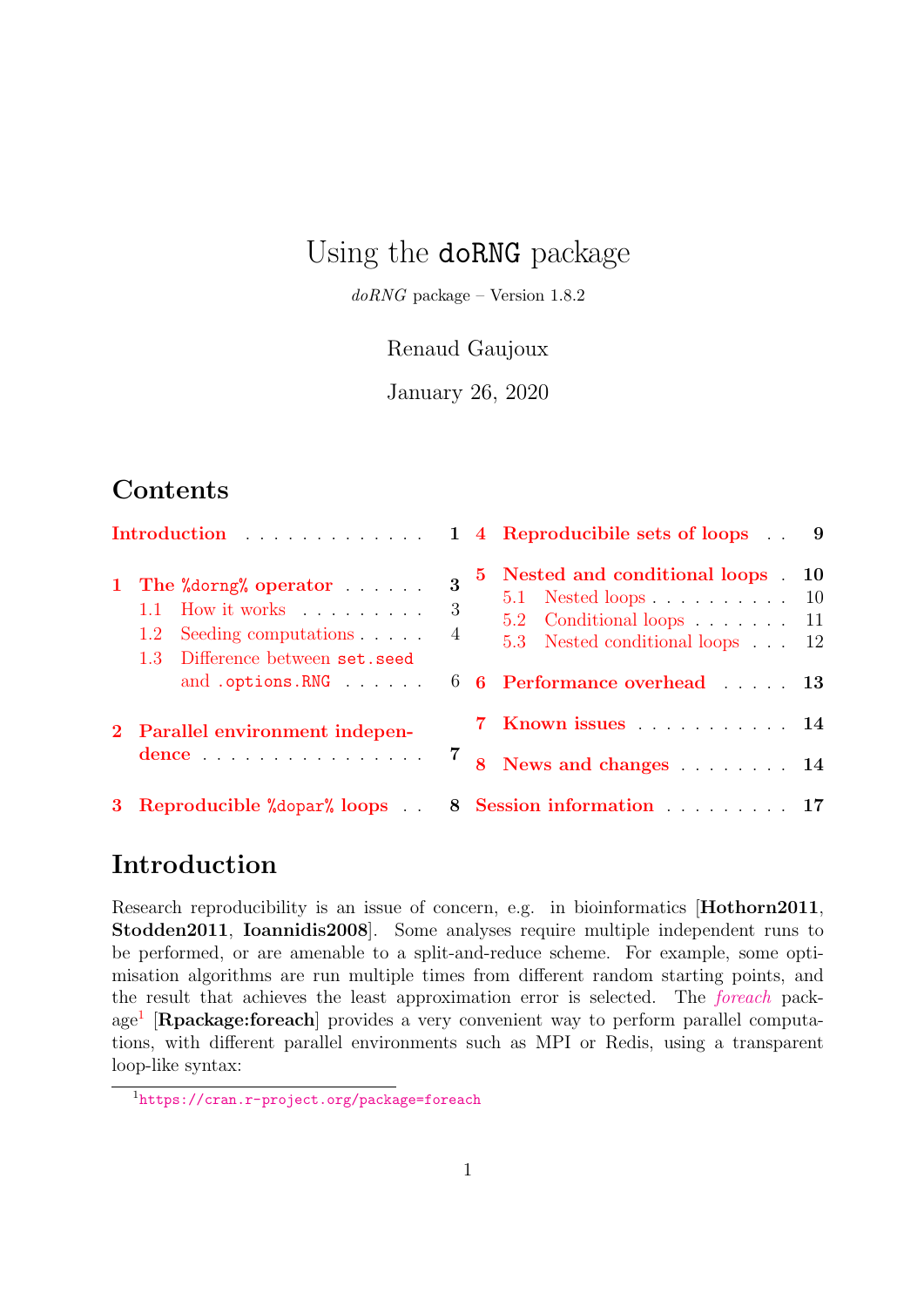```
# load and register parallel backend for multicore computations
library(doParallel)
## Loading required package: foreach
## Loading required package: iterators
## Loading required package: parallel
cl <- makeCluster(2)
registerDoParallel(cl)
# perform 5 tasks in parallel
x \leftarrow foreach(i=1:5) %dopar% {
       i + runif(1)}
unlist(x)## [1] 1.997767 2.175288 3.728461 4.378050 5.040565
```
For each parallel environment a backend is implemented as a specialised %dopar% operator, which performs the setup and pre/post-processing specifically required by the environment (e.g. export of variable to each worker). The foreach function and the "dopar" operator handle the generic parameter dispatch when the task are split between worker processes, as well as the reduce step – when the results are returned to the master worker.

When stochastic computations are involved, special random number generators must be used to ensure that the separate computations are indeed statistically independent – unless otherwise wanted – and that the loop is reproducible. In particular, standard %dopar% loops are not reproducible:

```
# with standard %dopar%: foreach loops are not reproducible
set.seed(123)
res \leftarrow foreach(i=1:5) %dopar% { runif(3) }
set.seed(123)
res2 <- foreach(i=1:5) %dopar% { runif(3) }
identical(res, res2)
## [1] FALSE
```
A random number generator commonly used to achieve reproducibility is the combined multiple-recursive generator from Lecuyer1999 [Lecuyer1999]. This generator can generate independent random streams, from a 6-length numeric seed. The idea is then to generate a sequence of random stream of the same length as the number of iteration (i.e. tasks) and use a different stream when computing each one of them.

The  $doRNG$  package<sup>[2](#page-1-0)</sup> [Rpackage:doRNG] provides convenient ways to implement reproducible parallel foreach loops, independently of the parallel backend used to perform the computation. We illustrate its use, showing how non-reproducible loops can be made reproducible, even when tasks are not scheduled in the same way in two separate set of

<span id="page-1-0"></span><sup>2</sup><https://cran.r-project.org/package=doRNG>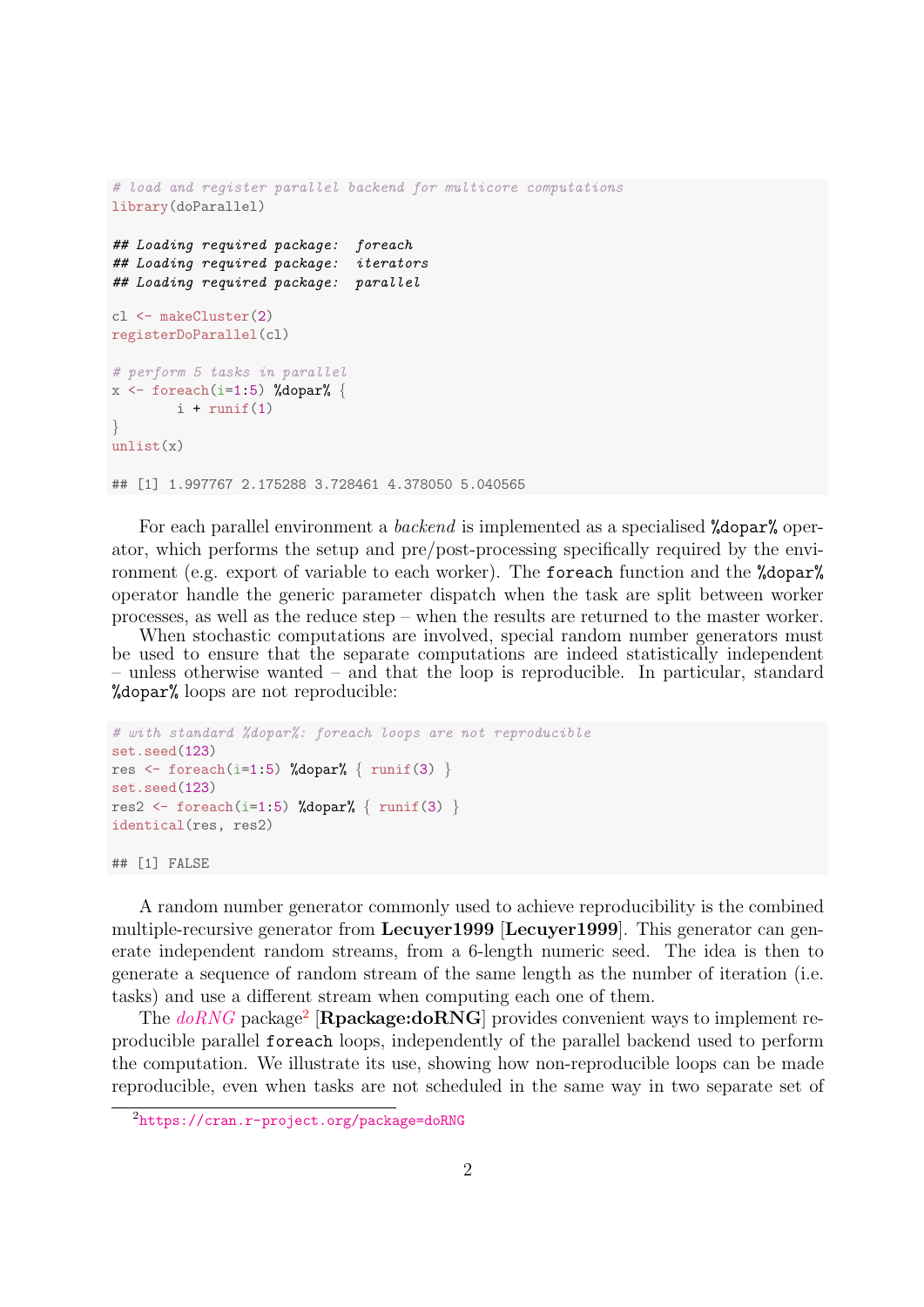runs, e.g. when the workers do not get to compute the same number of tasks or the number of workers is different. The package has been tested with the  $doParallel^3$  $doParallel^3$  $doParallel^3$  and  $doMPI^4$  $doMPI^4$  $doMPI^4$  packages [Rpackage:doMPI, Rpackage:doParallel], but should work with other backends such as provided by the  $doRedis$  package<sup>[5](#page-2-4)</sup> [Rpackage:doRedis].

# <span id="page-2-0"></span>1 The %dorng% operator

The doRNG package defines a new generic operator, %dorng%, to be used with foreach loops, instead of the standard %dopar%. Loops that use this operator are *de facto* reproducible.

```
# load the doRNG package
library(doRNG)
## Loading required package: rngtools
# using %dorng%: loops _are_ reproducible
set.seed(123)
res \leftarrow foreach(i=1:5) %dorng% { runif(3) }
set.seed(123)
res2 <- foreach(i=1:5) %dorng% { runif(3) }
identical(res, res2)
## [1] TRUE
```
#### <span id="page-2-1"></span>1.1 How it works

For a loop with  $N$  iterations, the **%dorng%** operator internally performs the following tasks:

- 1. generate a sequence of random seeds  $(S_i)_{1\leq i\leq N}$  for the R random number generator "L'Ecuyer-CMRG" [Lecuyer1999], using the function nextRNGStream from the [parallel](https://cran.r-project.org/package=parallel) package<sup>[6](#page-2-5)</sup> [Rpackage:parallel], which ensure the different RNG streams are statistically independent;
- 2. modify the loop's R expression so that the random number generator is set to "L'Ecuyer-CMRG" at the beginning of each iteration, and is seeded with consecutive seeds in  $(S_n)$ : iteration *i* is seeded with  $S_i$ ,  $1 \leq i \leq N$ ;
- 3. call the standard %dopar% operator, which in turn calls the relevant (i.e. registered) foreach parallel backend;

<span id="page-2-2"></span><sup>3</sup><https://cran.r-project.org/package=doParallel>

<span id="page-2-3"></span><sup>4</sup><https://cran.r-project.org/package=doMPI>

<span id="page-2-4"></span><sup>5</sup><https://cran.r-project.org/package=doRedis>

<span id="page-2-5"></span><sup>6</sup><https://cran.r-project.org/package=parallel>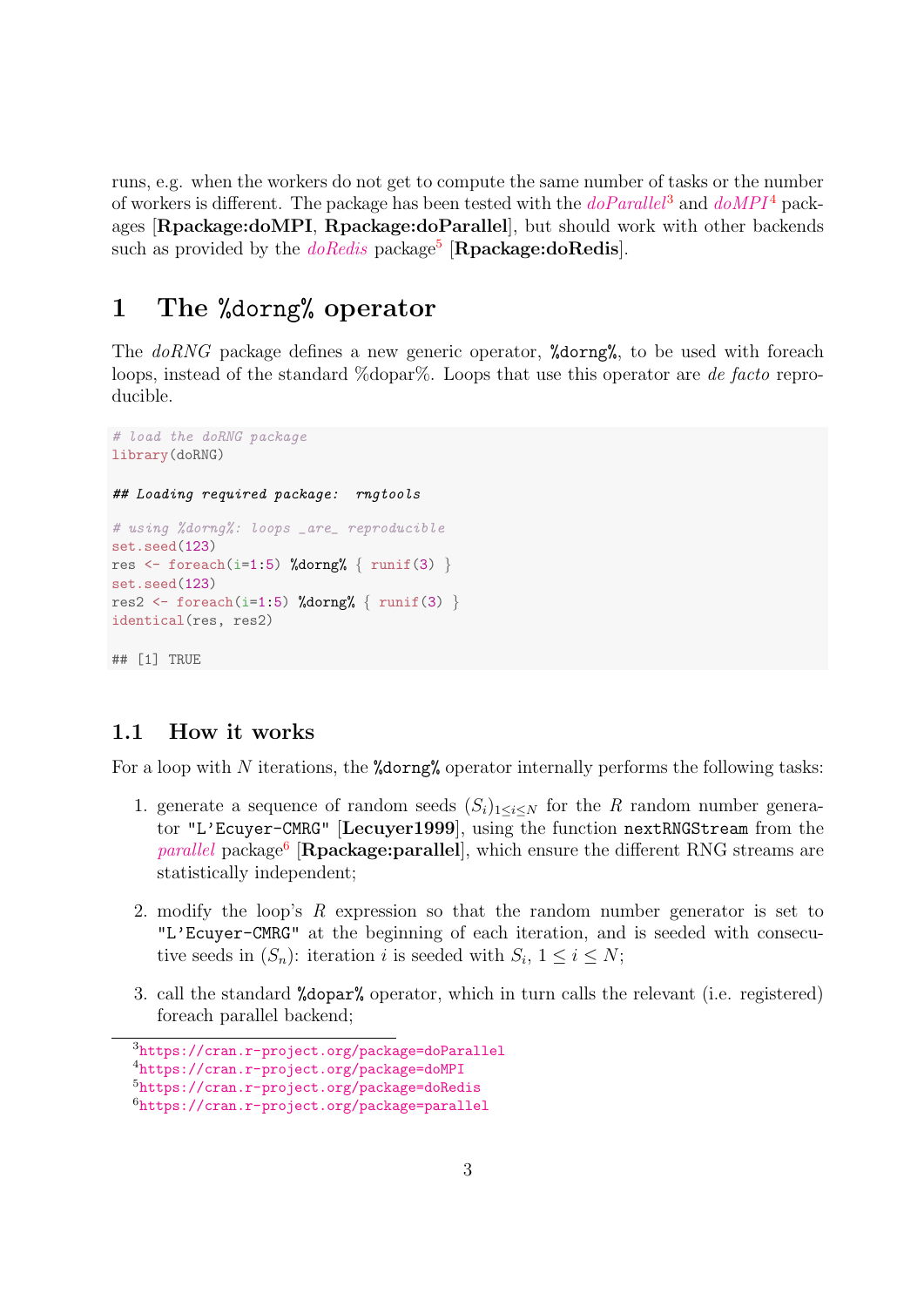4. store the whole sequence of random seeds as an attribute in the result object:

```
attr(res, 'rng')
## [[1]]
## [1] 10407 642048078 81368183 -2093158836 506506973 1421492218 -1906381517
##
## [[2]]
## [1] 10407 1340772676 -1389246211 -999053355 -953732024 1888105061 2010658538
##
## [[3]]
## [1] 10407 -1318496690 -948316584 683309249 -990823268 -1895972179 1275914972
##
## [[4]]
## [1] 10407 524763474 1715794407 1887051490 -1833874283 494155061 -1221391662
##
## [[5]]
## [1] 10407 -1816009034 -580124020 1603250023 817712173 190009158 -706984535
```
#### <span id="page-3-0"></span>1.2 Seeding computations

Sequences of random streams for "L'Ecuyer-CMRG" are generated using a 6-length integer seed, e.g.,:

```
nextRNGStream(c(407L, 1:6))
## [1] 407 -447371532 542750874 -935969228 -269326340 701604884 -1748056907
```
However, the  $\%$  dorng  $\%$  operator provides alternative – convenient – ways of seeding reproducible loops.

- set.seed: as shown above, calling set.seed before the loop ensure reproducibility of the results, using a single integer as a seed. The actual 6-length seed is then generated with an internal call to RNGkind("L'Ecuyer-CMRG").
- .options.RNG with single integer: the %dorng% operator support options that can be passed in the foreach statement, containing arguments for the internal call to set.seed:

```
# use a single numeric as a seed
s <- foreach(i=1:5, .options.RNG=123) %dorng% \{ runif(3) \}s2 <- foreach(i=1:5, .options.RNG=123) %dorng% { runif(3) }
identical(s, s2)
## [1] TRUE
```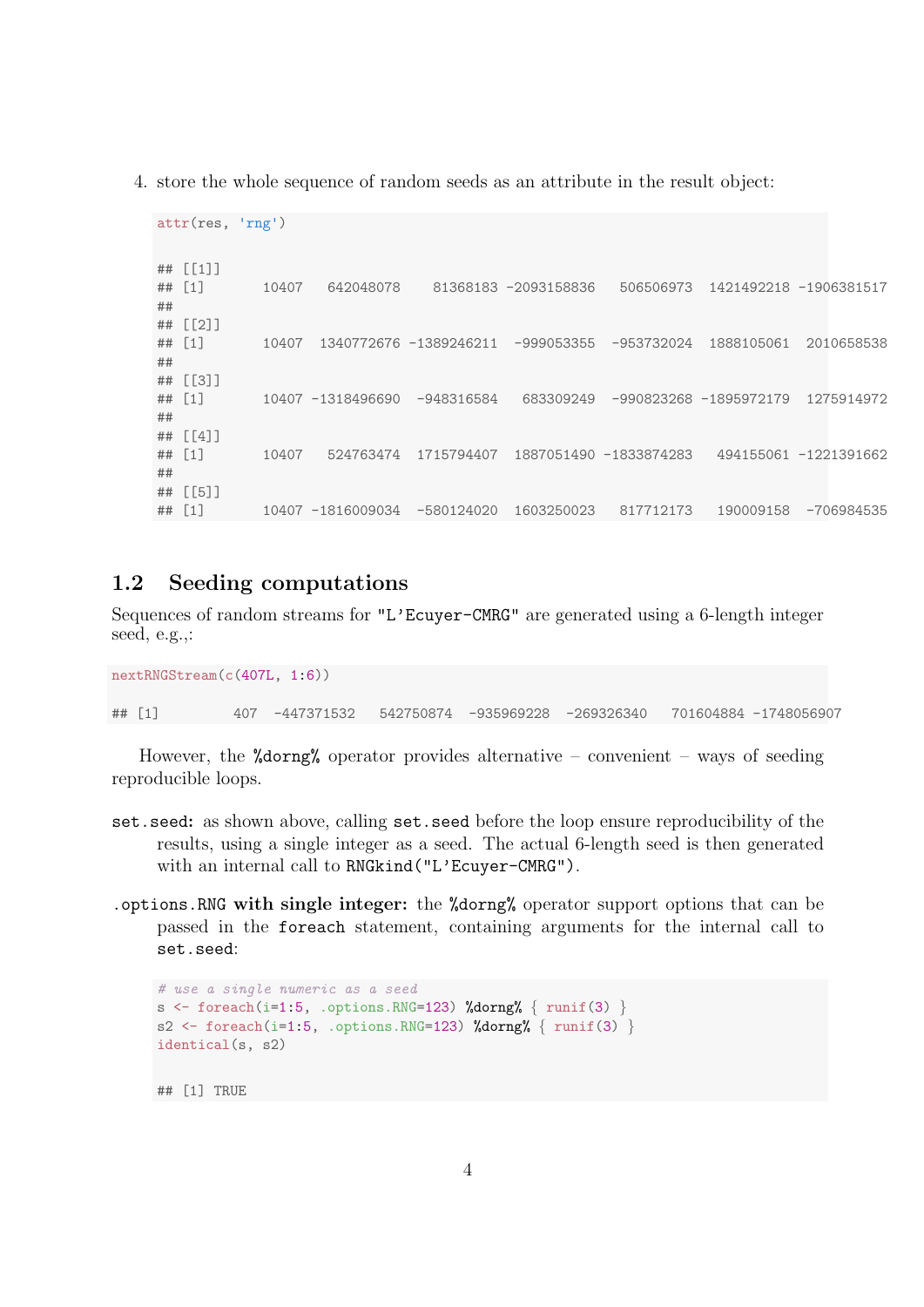Note: calling set.seed before the loop is equivalent to passing the seed in .options.RNG. See [Section 1.3](#page-5-0) for more details.

The kind of Normal generator may also be passed in . options. RNG:

```
## Pass the Normal RNG kind to use within the loop
# results are identical if not using the Normal kind in the loop
optsN <- list(123, normal.kind="Ahrens")
resN.U <- foreach(i=1:5, .options.RNG=optsN) %dorng% { runif(3) }
identical(resN.U[1:5], res[1:5])## [1] TRUE
# Results are different if the Normal kind is used and is not the same
resN <- foreach(i=1:5, .options.RNG=123) %dorng% { rnorm(3) }
resN1 <- foreach(i=1:5, .options.RNG=optsN) %dorng% { rnorm(3) }
resN2 <- foreach(i=1:5, .options.RNG=optsN) %dorng% { rnorm(3) }
identical(resN[1:5], resN1[1:5])
## [1] FALSE
identical(resN1[1:5], resN2[1:5])
## [1] TRUE
```
.options.RNG with 6-length: the actual 6-length integer seed used for the first RNG stream may be passed via options.RNG:

```
# use a 6-length numeric
s <- foreach(i=1:5, .options.RNG=1:6) %dorng% { runif(3) }
attr(s, 'rng')[1:3]
## [[1]]
## [1] 10407 1 2 3 4 5 6
##
## [[2]]
## [1] 10407 -447371532 542750874 -935969228 -269326340 701604884 -1748056907
##
## [[3]]
## [1] 10407 311773008 -1393648596 433058656 -545474683 2059732357 994549473
```
.options.RNG with 7-length: a 7-length integer seed may also be passed via options.RNG, which is useful to seed a loop with the value of **.Random.seed** as used in some iter-ation of another loop<sup>[7](#page-4-0)</sup>:

<span id="page-4-0"></span><sup>&</sup>lt;sup>7</sup>Note that the RNG kind is then always required to be the "L'Ecuyer-CMRG", i.e. the first element of the seed must have unit 7 (e.g. 407 or 107).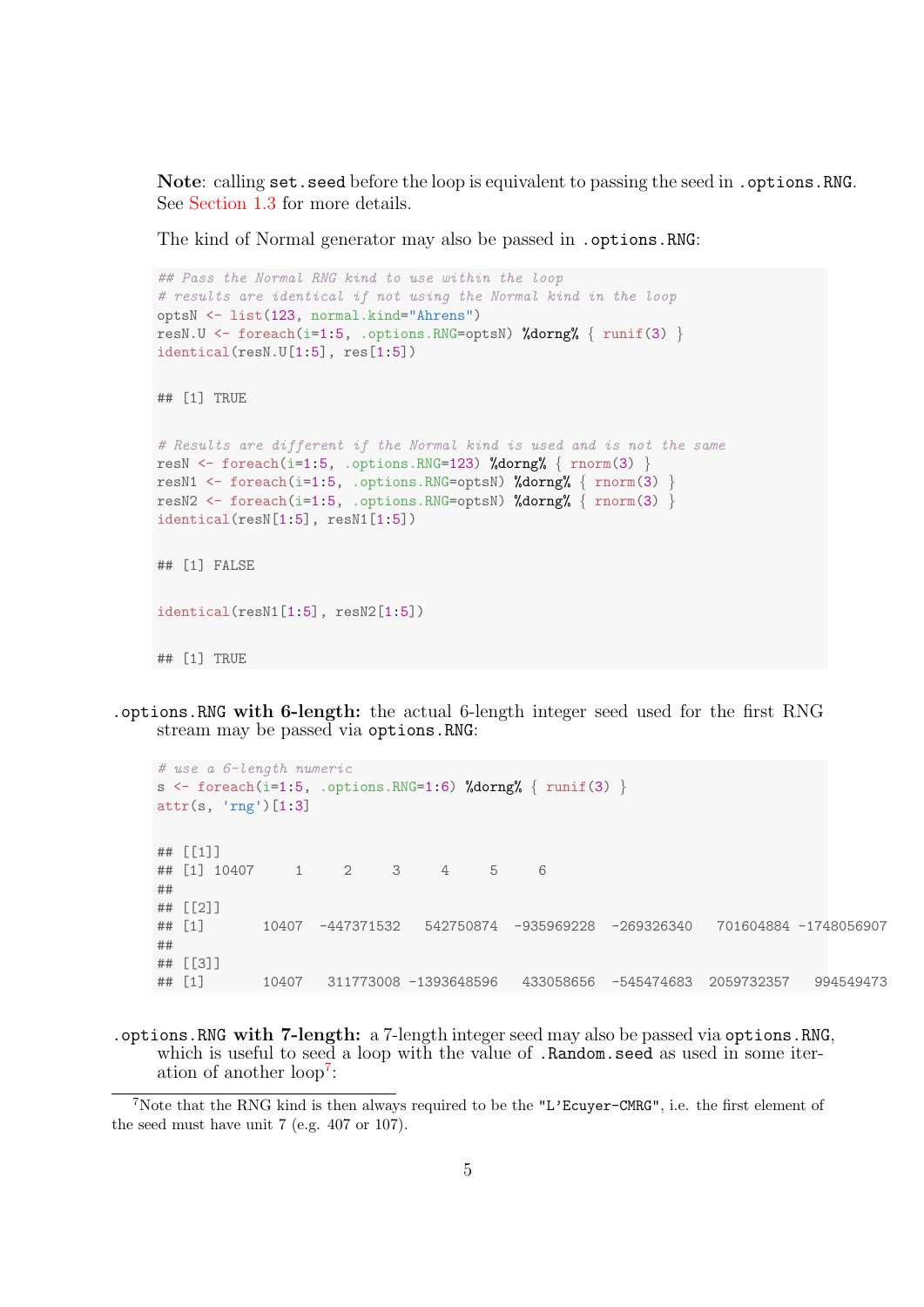```
# use a 7-length numeric, used as first value for .Random.seed
seed \leftarrow attr(res, 'rng')[[2]]
s \leftarrow foreach(i=1:5, .options.RNG=seed) %dorng% { runif(3) }
identical(s[1:4], res[2:5])## [1] TRUE
```
.options.RNG with complete sequence of seeds: the complete description of the sequence of seeds to be used may be passed via options.RNG, as a list or a matrix with the seeds in columns. This is useful to seed a loop exactly as desired, e.g. using an RNG other than "L'Ecuyer-CMRG", or using different RNG kinds in each iteration, which probably have different seed length, in order to compare their stochastic properties. It also allows to reproduce %dorng% loops without knowing their seeding details:

```
# reproduce previous %dorng% loop
s \le foreach(i=1:5, .options.RNG=res) %dorng% { runif(3) }
identical(s, res)
## [1] TRUE
## use completely custom sequence of seeds (e.g. using RNG "Marsaglia-Multicarry")
# as a matrix
seedM \leftarrow rbind(rep(401, 5), mapply(rep, 1:5, 2))
seedM
## [,1] [,2] [,3] [,4] [,5]
## [1,] 401 401 401 401 401
## [2,] 1 2 3 4 5
\# [3,] 1 2 3 4
sM \leftarrow foreach(i=1:5, .options.RNG=seedM) %dorng% { runif(3) }
# same seeds passed as a list
seedL <- lapply(seq(ncol(seedM)), function(i) seedM[,i])
sL \leftarrow foreach(i=1:5, .options.RNG=seedL) %dorng% { runif(3) }
identical(sL, sM)
## [1] TRUE
```
#### <span id="page-5-0"></span>1.3 Difference between set.seed and .options.RNG

While it is equivalent to seed %dorng% loops with set.seed and .options.RNG, it is important to note that the result depends on the current RNG kind  $8$ .

<span id="page-5-1"></span><sup>8</sup>See [Section 7](#page-13-0) about a bug in versions ¡ 1.4 on this feature.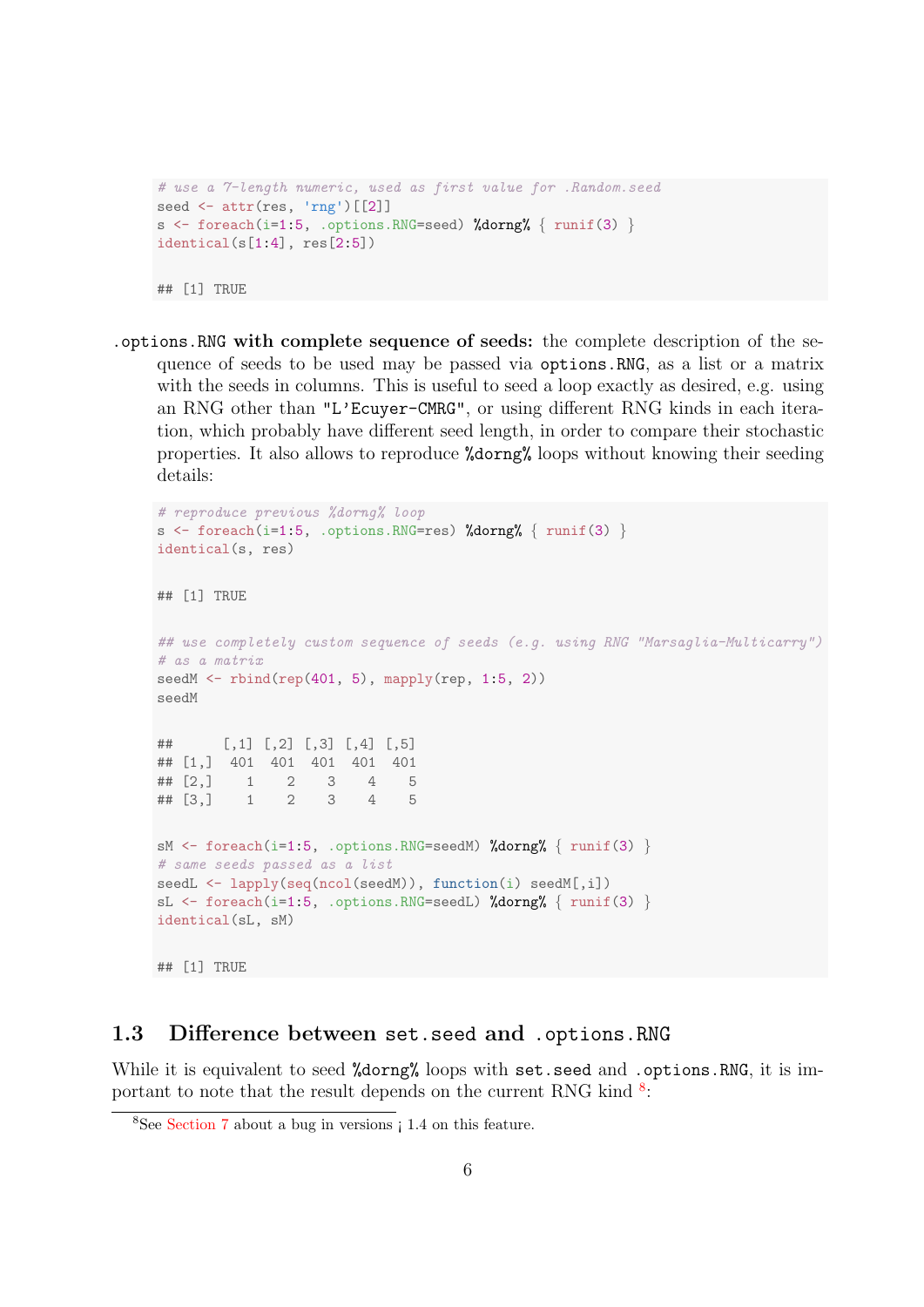```
# default RNG kind
RNGkind('default')
def \le foreach(i=1:5, .options.RNG=123) %dorng% { runif(3) }
# Marsaglia-Multicarry
RNGkind('Marsaglia')
mars \leq foreach(i=1:5, .options.RNG=123) %dorng% { runif(3) }
identical(def, mars)
## [1] FALSE
# revert to default RNG kind
RNGkind('default')
```
This is a "normal" behaviour, which is a side-effect of the expected equivalence between set.seed and .options.RNG. This should not be a problem for reproducibility though, as R RNGs are stable across versions, and loops are most of the time used with the default RNG settings. In order to ensure seeding is independent from the current RNG, one has to pass a 7-length numeric seed to .options.RNG, which is then used directly as a value for .Random.seed (see below).

## <span id="page-6-0"></span>2 Parallel environment independence

An important feature of %dorng% loops is that their result is independent of the underlying parallel physical settings. Two separate runs seeded with the same value will always produce the same results. Whether they use the same number of worker processes, parallel backend or task scheduling does not influence the final result. This also applies to computations performed sequentially with the doSEQ backend. The following code illustrates this feature using 2 or 3 workers.

```
# define a stochastic task to perform
task <- function() c(pid=Sys.getpid(), val=runif(1))
# using the previously registered cluster with 2 workers
set.seed(123)
res_2workers <- foreach(i=1:5, .combine=rbind) %dorng% {
        task()
}
# stop cluster
stopCluster(cl)
# Sequential computation
registerDoSEQ()
set.seed(123)
res_seq <- foreach(i=1:5, .combine=rbind) %dorng% {
        task()
}
```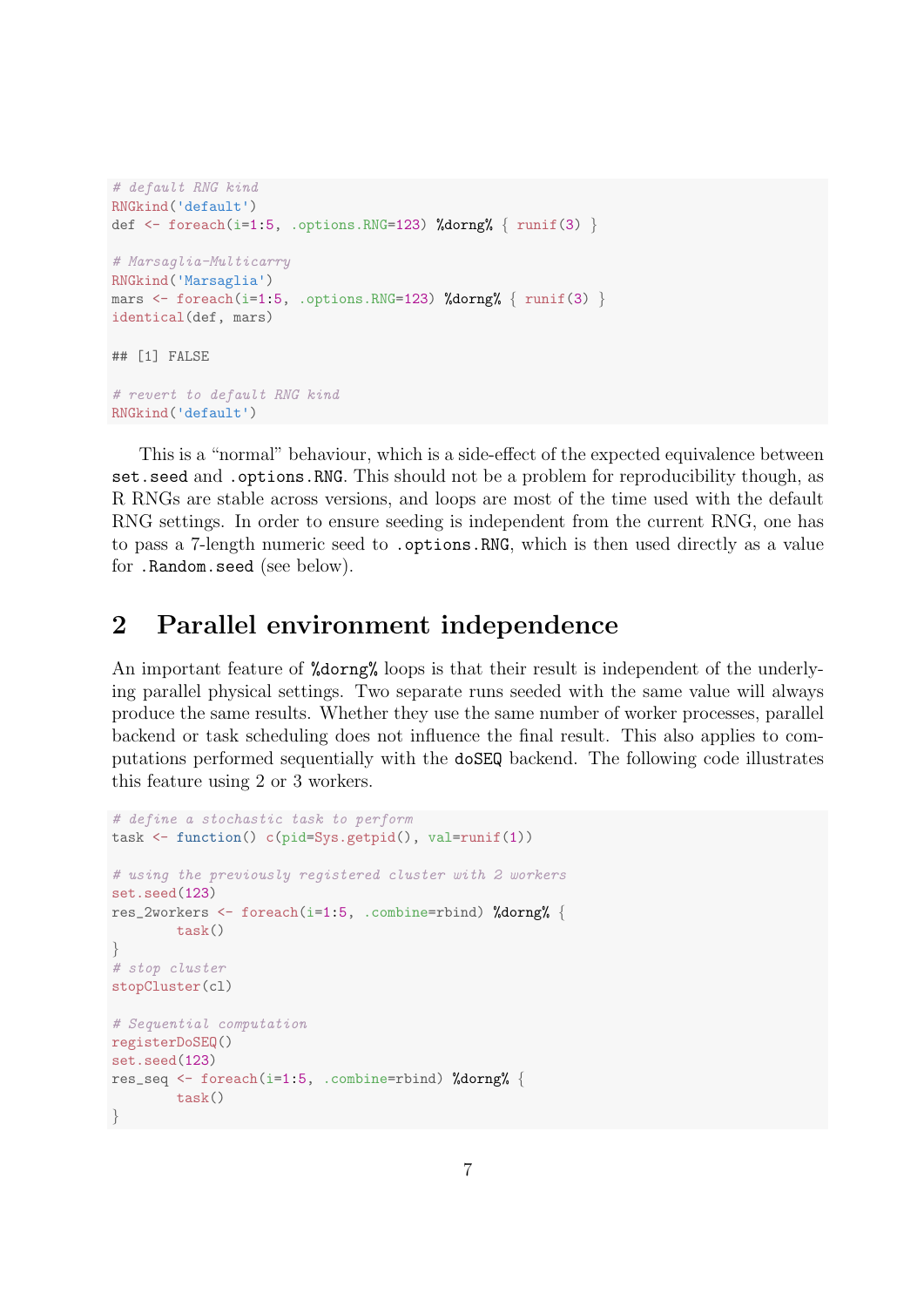#

```
# Using 3 workers
# NB: if re-running this vignette you should edit to force using 3 here
cl <- makeCluster( if(isManualVignette()) 3 else 2)
length(cl)
## [1] 2
# register new cluster
registerDoParallel(cl)
set.seed(123)
res_3workers <- foreach(i=1:5, .combine=rbind) %dorng% {
       task()
}
# task schedule is different
pid <- rbind(res1=res_seq[,1], res_2workers[,1], res2=res_3workers[,1])
storage.mode(pid) <- 'integer'
pid
## result.1 result.2 result.3 result.4 result.5
## res1 5480 5480 5480 5480 5480
## 5494 5508 5494 5508 5494
## res2 5526 5540 5526 5540 5526
# results are identical
identical(res_seq[,2], res_2workers[,2]) && identical(res_2workers[,2], res_3workers[,2])
## [1] TRUE
```
# <span id="page-7-0"></span>3 Reproducible %dopar% loops

The doRNG package also provides a non-invasive way to convert **%dopar%** loops into reproducible loops, i.e. without changing their actual definition. It is useful to quickly ensure the reproducibility of existing code or functions whose definition is not accessible (e.g. from other packages). This is achieved by registering the doRNG backend:

```
set.seed(123)
res \leftarrow foreach(i=1:5) %dorng% { runif(3) }
registerDoRNG(123)
res_dopar <- foreach(i=1:5) %dopar% { runif(3) }
identical(res_dopar, res)
## [1] TRUE
attr(res_dopar, 'rng')
```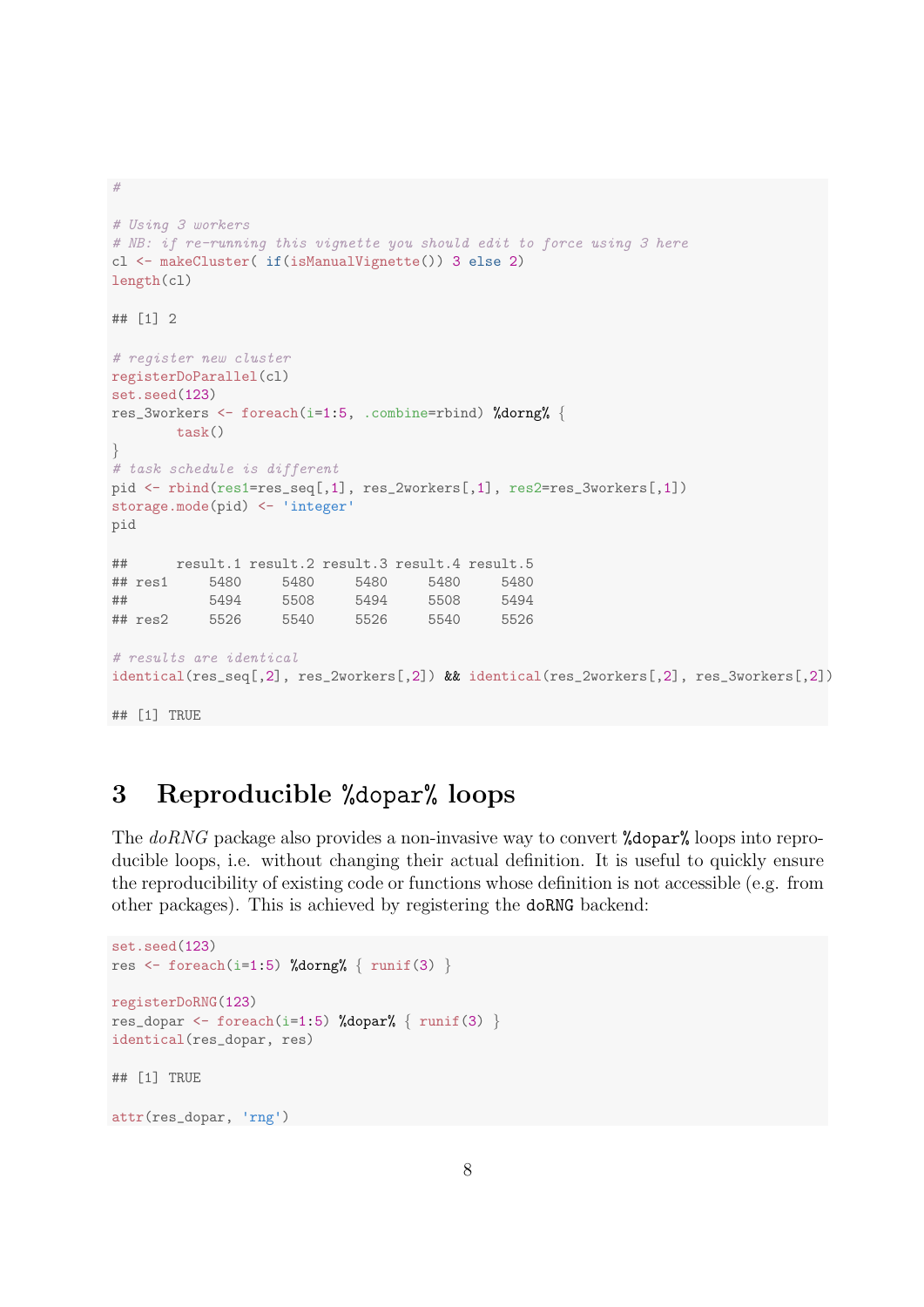## [[1]]<br>## [1] ## [1] 10407 642048078 81368183 -2093158836 506506973 1421492218 -1906381517 ## ## [[2]] ## [1] 10407 1340772676 -1389246211 -999053355 -953732024 1888105061 2010658538 ## ## [[3]] ## [1] 10407 -1318496690 -948316584 683309249 -990823268 -1895972179 1275914972 ## ## [[4]] ## [1] 10407 524763474 1715794407 1887051490 -1833874283 494155061 -1221391662 ## ## [[5]] ## [1] 10407 -1816009034 -580124020 1603250023 817712173 190009158 -706984535

## <span id="page-8-0"></span>4 Reproducibile sets of loops

Sequences of multiple loops are reproducible, whether using the %dorng% operator or the registered doRNG backend:

```
set.seed(456)
s1 <- foreach(i=1:5) %dorng% { runif(3) }
s2 <- foreach(i=1:5) %dorng% { runif(3) }
# the two loops do not use the same streams: different results
identical(s1, s2)
## [1] FALSE
# but the sequence of loops is reproducible as a whole
set.seed(456)
r1 <- foreach(i=1:5) %dorng% { runif(3) }
r2 \leftarrow foreach(i=1:5) %dorng% { runif(3) }
identical(r1, s1) && identical(r2, s2)
## [1] TRUE
# one can equivalently register the doRNG backend and use %dopar%
registerDoRNG(456)
r1 \leftarrow foreach(i=1:5) %dopar% { runif(3)
r2 \leftarrow foreach(i=1:5) %dopar% { runif(3) }
identical(r1, s1) && identical(r2, s2)
## [1] TRUE
```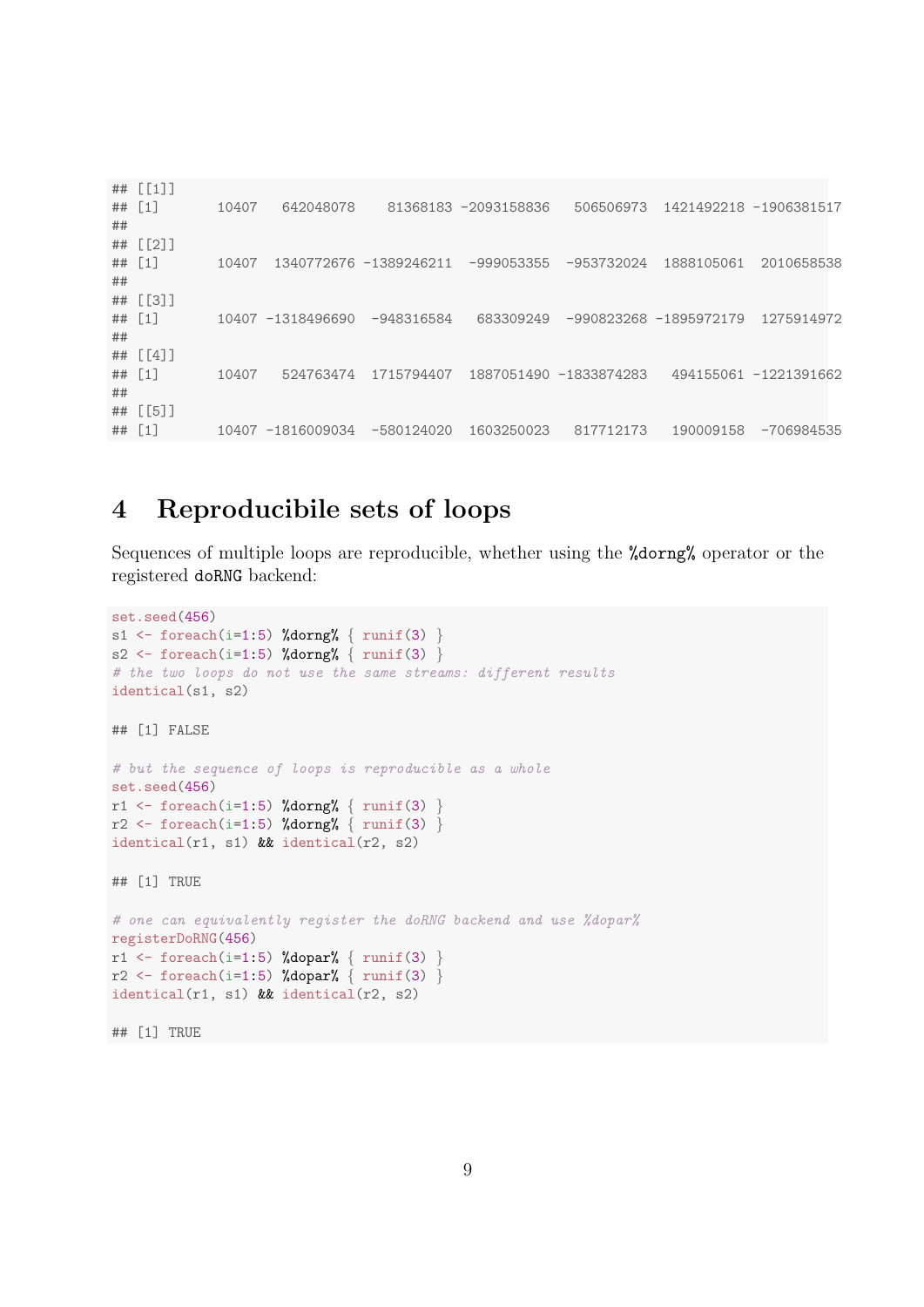### <span id="page-9-0"></span>5 Nested and conditional loops

Nested and conditional foreach loops are currently not supported and generate an error:

```
# nested loop
try( foreach(i=1:10) %:% foreach(j=1:i) %dorng% { rnorm(1) })
## Error: nested/conditional foreach loops are not supported yet.
## See the package's vignette for a work around.
# conditional loop
try( foreach(i=1:10) %:% when(i %% 2 == 0) %dorng% { rnorm(1) } )
## Error: nested/conditional foreach loops are not supported yet.
## See the package's vignette for a work around.
```
In this section, we propose a general work around for this kind of loops, that will eventually be incorporated in the  $\lambda$  dorng $\lambda$  operator – when I find out how to mimic its behaviour from the operator itself.

#### <span id="page-9-1"></span>5.1 Nested loops

The idea is to create a sequence of RNG seeds before the outer loop, and use each of them successively to set the RNG in the inner loop – which is exactly what  $% \text{d} \text{org}$  does for simple loops:

```
# doRNG must not be registered
registerDoParallel(cl)
# generate sequence of seeds of length the number of computations
n \leftarrow 10; p \leftarrow 5rng <- RNGseq( n * p, 1234)
# run standard nested foreach loop
res <- foreach(i=1:n) %:% foreach(j=1:p, r=rng[(i-1)*p + 1:p]) %dopar% {
        # set RNG seed
    rngtools::setRNG(r)
    # do your own computation ...
    c(i, j, rnorm(1))}
# Compare against the equivalent sequential computations
k \leftarrow 1res2 <- foreach(i=1:n) %:% foreach(j=1:p) %do%{
   # set seed
       rngtools::setRNG(rng[[k]])
   k \leq k + 1
```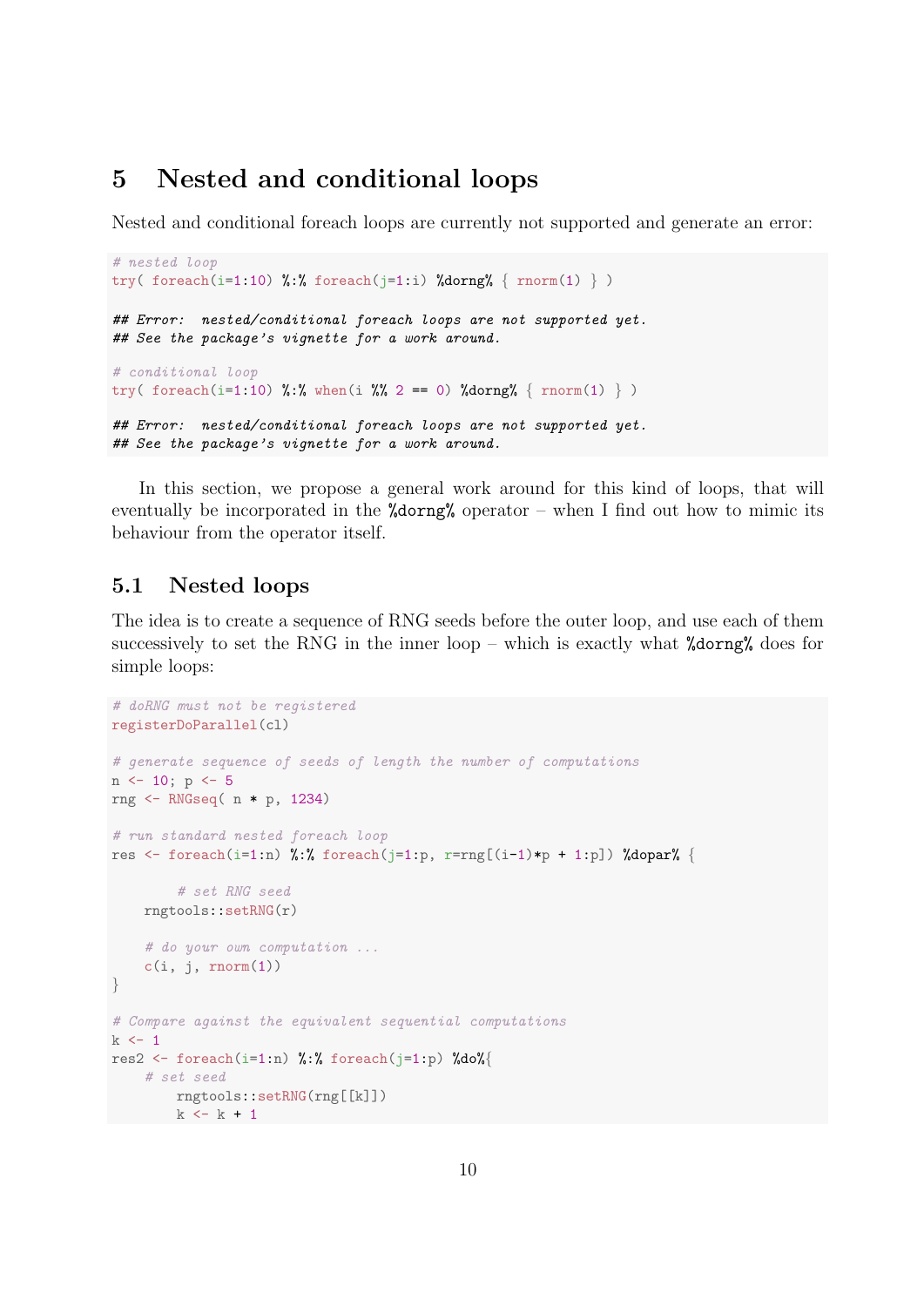```
# do your own computation ...
        c(i, j, rnorm(1))}
stopifnot( identical(res, res2) )
```
The following is a more complex example with unequal – but known a priori – numbers of iterations performed in the inner loops:

```
# generate sequence of seeds of length the number of computations
n <- 10
rng <- RNGseq( n * (n+1) / 2, 1234)
# run standard nested foreach loop
res <- foreach(i=1:n) %:% foreach(j=1:i, r=rng[(i-1)*i/2 + 1:i]) %dopar%{
        # set RNG seed
        rngtools::setRNG(r)
        # do your own computation ...
        c(i, j, rnorm(1))}
# Compare against the equivalent sequential computations
k \leq -1res2 <- foreach(i=1:n) %:% foreach(j=1:i) %do%{
       # set seed
       rngtools::setRNG(rng[[k]])
        k \leftarrow k + 1# do your own computation ...
        c(i, j, rnorm(1))}
stopifnot( identical(res, res2) )
```
### <span id="page-10-0"></span>5.2 Conditional loops

The work around used for nested loops applies to conditional loops that use the when() clause. It ensures that the RNG seed use for a given inner iteration does not depend on the filter, but only on its index in the unconditional-unfolded loop:

```
# un-conditional single loop
resAll <- foreach(i=1:n, .options.RNG=1234) %dorng%{
       # do your own computation ...
       c(i, rnorm(1))}
```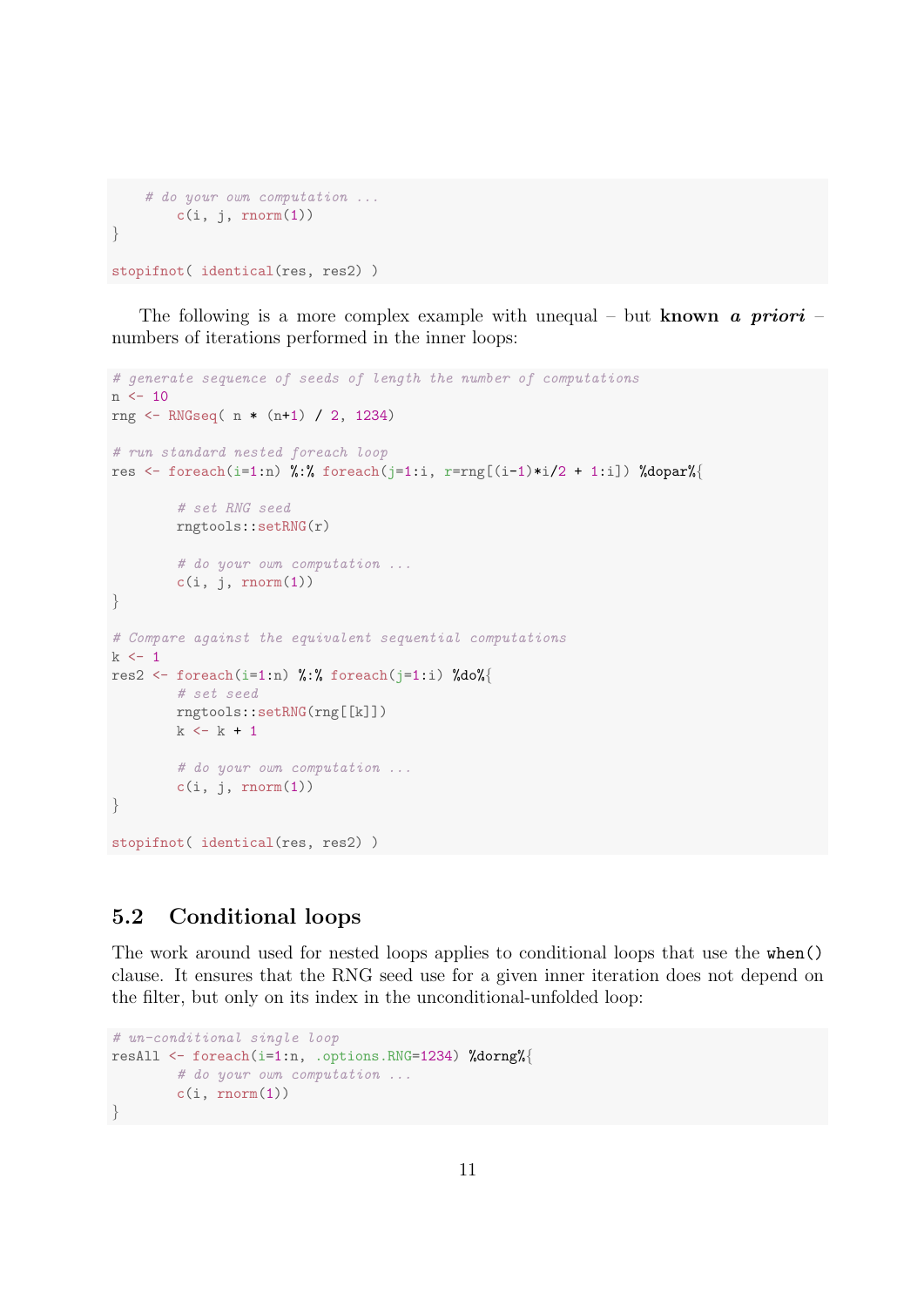```
# generate sequence of RNG
rng <- RNGseq(n, 1234)
# conditional loop: even iterations
resEven <- foreach(i=1:n, r=rng) %:% when(i %% 2 == 0) %dopar%{
        # set RNG seed
        rngtools::setRNG(r)
        # do your own computation ...
        c(i, rnorm(1))}
# conditional loop: odd iterations
resOdd <- foreach(i=1:n, r=rng) %:% when(i %% 2 == 1) %dopar%{
        # set RNG seed
        rngtools::setRNG(r)
        # do your own computation ...
        c(i, rnorm(1))}
# conditional loop: only first 2 and last 2
resFL \le foreach(i=1:n, r=rng) %:% when(i %in% c(1,2,n-1,n)) %dopar%{
        # set RNG seed
        rngtools::setRNG(r)
        # do your own computation ...
        c(i, rnorm(1))}
# compare results
stopifnot( identical(resAll[seq(2,n,by=2)], resEven) )
stopifnot( identical(resAll[seq(1,n,by=2)], resOdd) )
stopifnot( identical(resAll[c(1,2,n-1,n)], resFL) )
```
#### <span id="page-11-0"></span>5.3 Nested conditional loops

Conditional nested loops may use the same work around, as shown in this intricate example:

```
# generate sequence of seeds of length the number of computations
n <- 10
rng <- RNGseq( n * (n+1) / 2, 1234)
# run standard nested foreach loop
res <- foreach(i=1:n) %:% when(i %% 2 == 0) %:% foreach(j=1:i, r=rng[(i-1)*i/2 + 1:i]) %dopar%{
```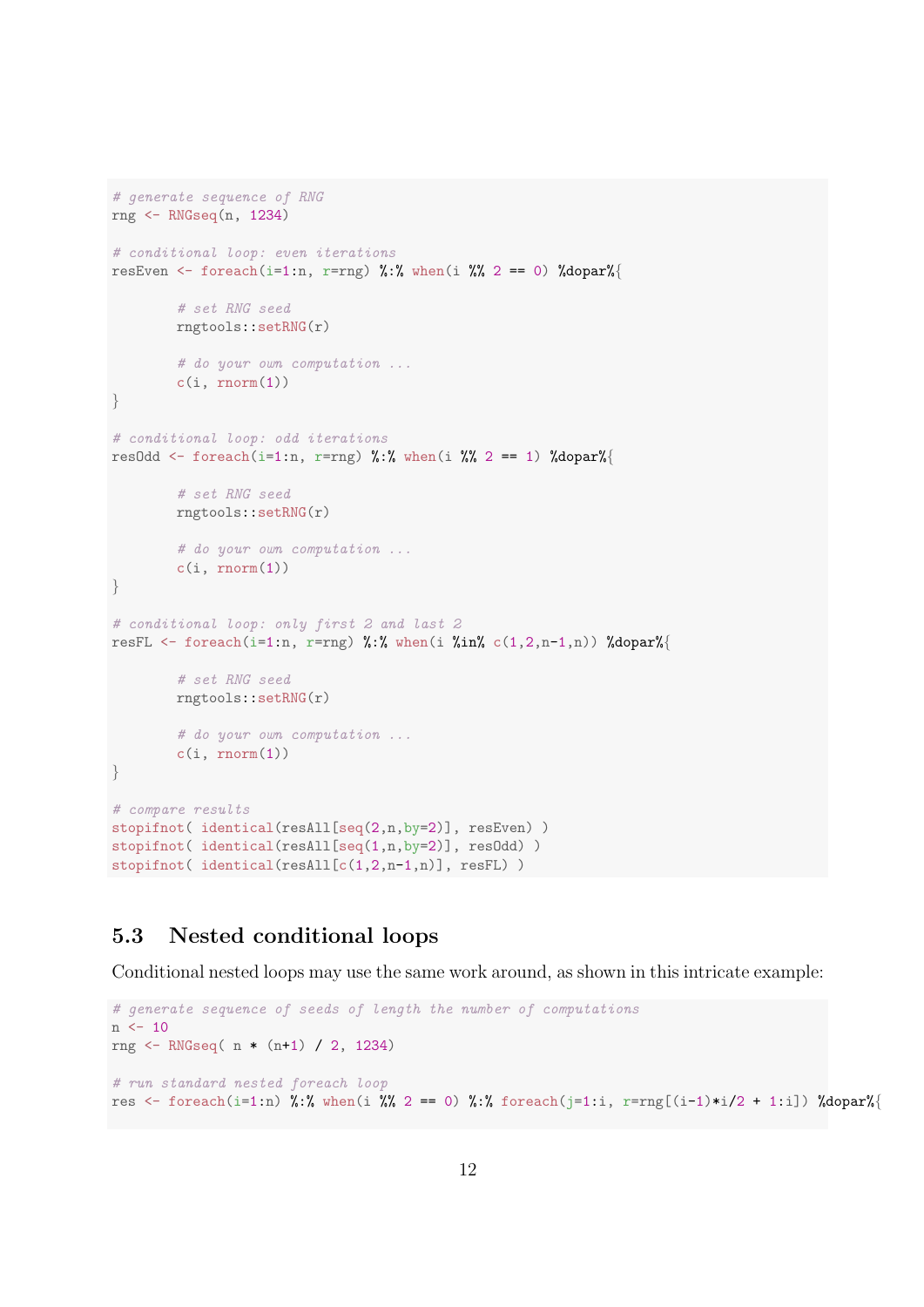```
# set RNG seed
        rngtools::setRNG(r)
        # do your own computation ...
        c(i, j, rnorm(1))}
# Compare against the equivalent sequential computations
k \leq -1resAll <- foreach(i=1:n) %:% foreach(j=1:i) %do%{
        # set seed
        rngtools::setRNG(rng[[k]])
        k \leftarrow k + 1# do your own computation ...
        c(i, j, rnorm(1))}
stopifnot( identical(resAll[seq(2,n,by=2)], res) )
```
## <span id="page-12-0"></span>6 Performance overhead

The extra setup performed by the %dorng% operator leads to a slight performance overhead, which might be significant for very quick computations, but should not be a problem for realistic computations. The benchmarks below show that a %dorng% loop may take up to two seconds more than the equivalent %dopar% loop, which is not significant in practice, where parallelised computations typically take several minutes.

```
# load rbenchmark
library(rbenchmark)
# comparison is done on sequential computations
registerDoSEQ()
rPar \leftarrow function(n, s=0){ foreach(i=1:n) %dopar% { Sys.sleep(s) } }
rRNG <- function(n, s=0){ foreach(i=1:n) %dorng% { Sys.sleep(s) } }
# run benchmark
cmp \leq benchmark(rPar(10), rRNG(10)
                         , rPar(25), rRNG(25)
                         , rPar(50), rRNG(50)
                         , rPar(50, .01), rRNG(50, .01)
            , rPar(10, .05), rRNG(10, .05)
                        , replications=5)
# order by increasing elapsed time
cmp[order(cmp$elapsed), ]
```
## test replications elapsed relative user.self sys.self user.child sys.child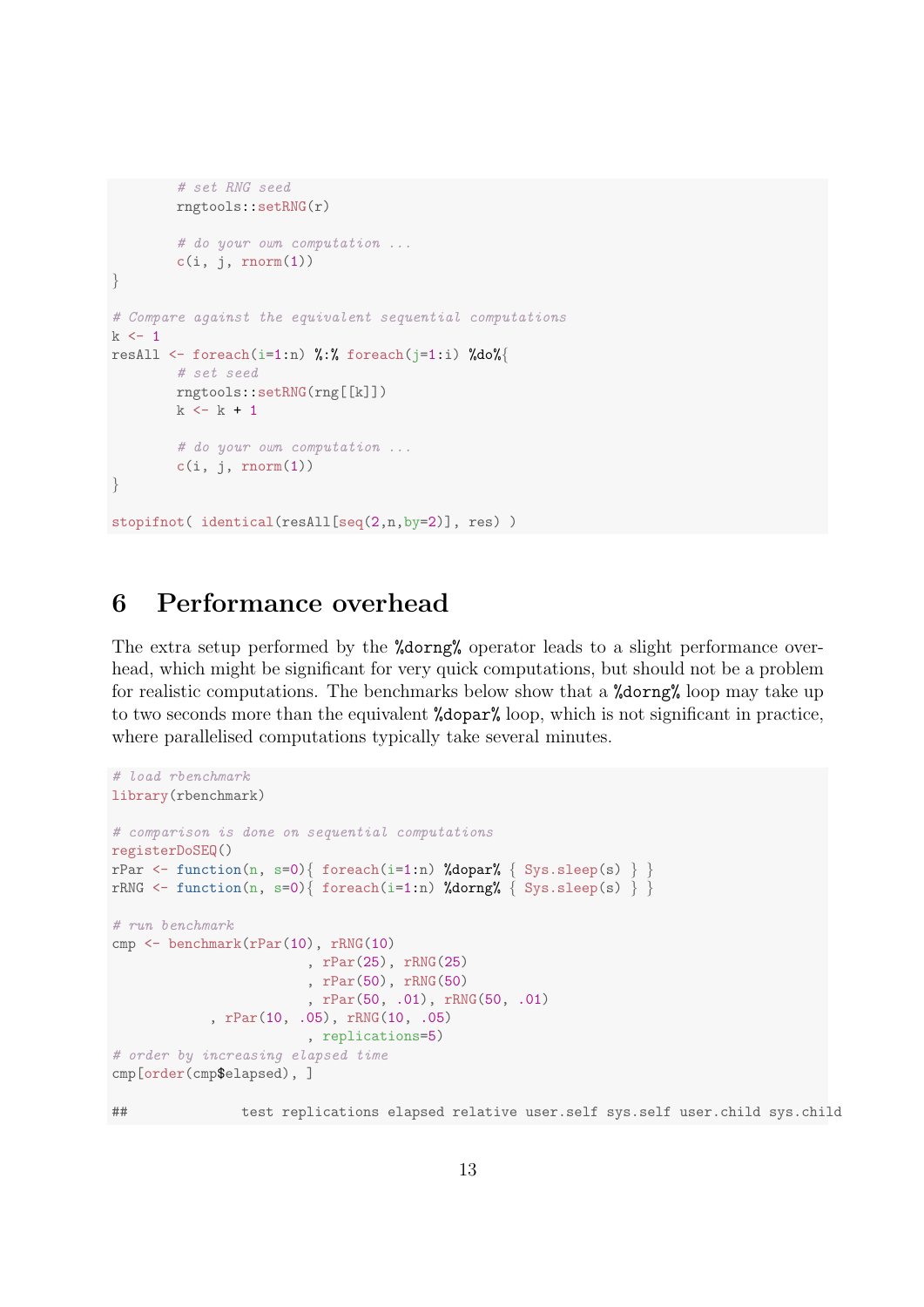| ## 1 | rPar(10)                   | 5. | 0.019 | 1.000   | 0.019 | 0.000 | $\circ$  | $\Omega$ |
|------|----------------------------|----|-------|---------|-------|-------|----------|----------|
| ## 3 | rPar(25)                   | 5  | 0.030 | 1.579   | 0.030 | 0.000 | $\Omega$ | $\Omega$ |
| ## 2 | rRNG(10)                   | 5. | 0.032 | 1.684   | 0.032 | 0.000 | $\circ$  | $\Omega$ |
| ## 5 | rPar(50)                   | 5. | 0.047 | 2.474   | 0.047 | 0.000 | $\Omega$ | $\Omega$ |
| ## 4 | rRNG(25)                   | 5. | 0.052 | 2.737   | 0.052 | 0.000 | $\Omega$ | $\Omega$ |
| ## 6 | rRNG(50)                   | 5. | 0.083 | 4.368   | 0.083 | 0.000 | $\Omega$ | $\Omega$ |
| ## 9 | rPar(10, 0.05)             | 5. | 2.594 | 136.526 | 0.079 | 0.004 | $\Omega$ | $\Omega$ |
|      | ## 10 rRNG(10, 0.05)       | 5. | 2.608 | 137.263 | 0.101 | 0.000 | $\Omega$ | $\Omega$ |
| ##7  | rPar(50, 0.01)             | 5. | 2.755 | 145.000 | 0.220 | 0.008 | $\Omega$ | $\Omega$ |
|      | $\#$ # 8 rRNG $(50, 0.01)$ | 5. | 2.879 | 151.526 | 0.352 | 0.000 | $\circ$  | $\Omega$ |

## <span id="page-13-0"></span>7 Known issues

- Nested and/or conditional foreach loops using the operator  $\lambda : \lambda$  are not currently not supported (see [Section 5](#page-9-0) for a work around).
- An error is thrown in doRNG 1.2.6, when the package iterators was not loaded, when used with foreach  $i = 1.4$ .
- There was a bug in versions prior to 1.4, which caused set.seed and .options.RNG not to be equivalent when the current RNG was "L'Ecuyer-CMRG". This behaviour can still be reproduced by setting:

```
doRNGversion('1.3')
```
To revert to the latest default behaviour:

doRNGversion(NULL)

## <span id="page-13-1"></span>8 News and changes

```
*************************************************************************
Changes in version 1.8
*************************************************************************
CHANGES
    o Unit tests are now run through testthat
    o Minor fixes in man pages and README file
    o Now depends on rngtools >= 1.3
    o The result list gains an attribute 'doRNG_version' that contains
    the version of doRNG that was used, based on doRNGversion().
    NB: this is not necessarily the same as the version of the installed
    package.
    o Added the following global option 'doRNG.rng_change_warning_skip'.
    See ?`%dorng%` (issue #14).
    o Moved dependency on pkgmaker to Suggests to make installation lighter
    (issue #10).
```
FIXES

o Enabled running %dorng% loops within a package (incorporating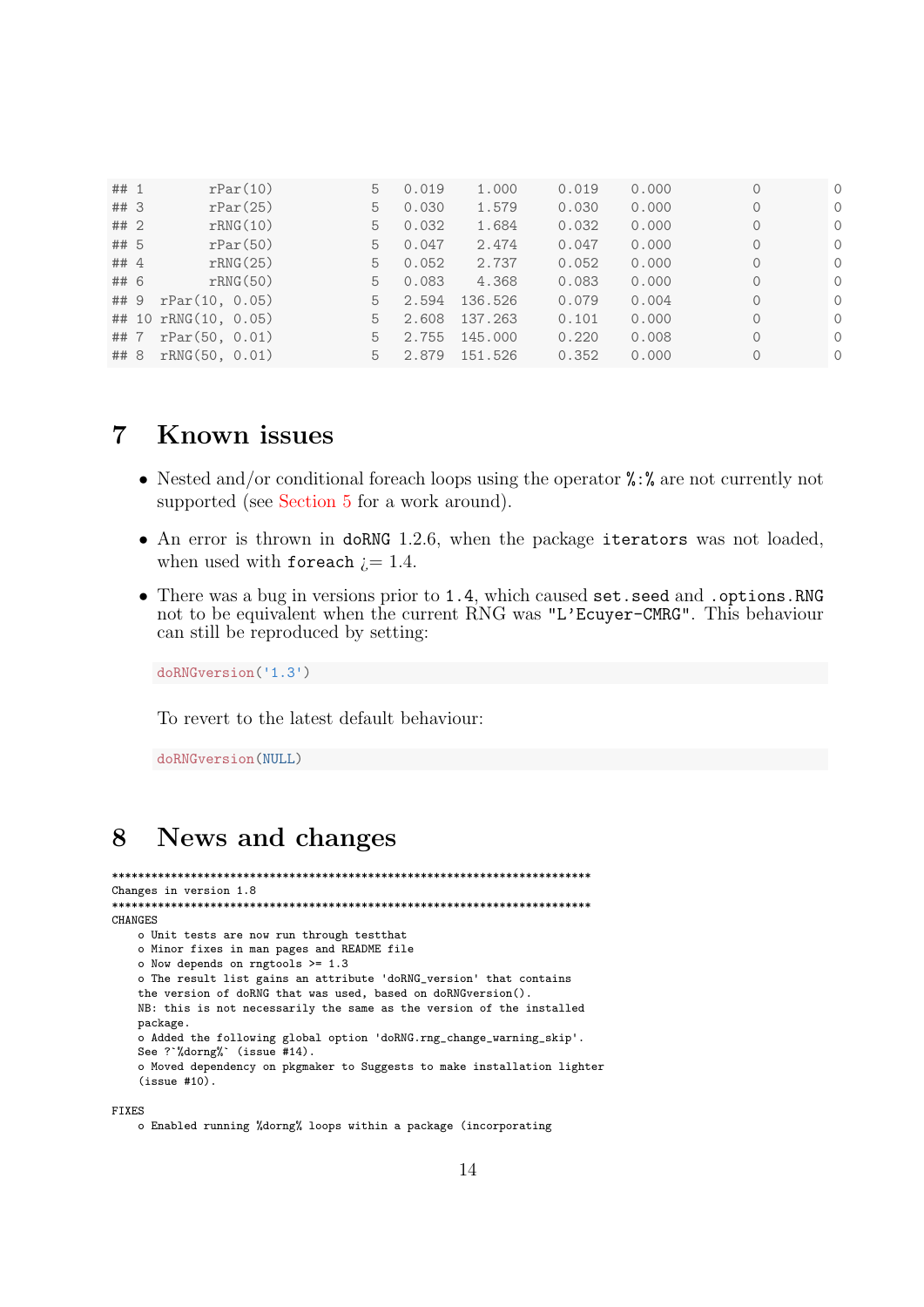the solution proposed by Elizabeth Byerly in PR#3) o Fixed error with NULL iteration results when setting 'rng' attribute (issue #9) o Fixed error when using unamed foreach arguments (issue #8) o Fixed non-reproducibility issue when the .Random.seed is not yet initialized, e.g., when the session starts and the RNG has not been used yet (issue #12) o Fixed runtime error when package is not attached (issue #13) \*\*\*\*\*\*\*\*\*\*\*\*\*\*\*\*\*\*\*\*\*\*\*\*\*\*\*\*\*\*\*\*\*\*\*\*\*\*\*\*\*\*\*\*\*\*\*\*\*\*\*\*\*\*\*\*\*\*\*\*\*\*\*\*\*\*\*\*\*\*\*\*\* Changes in version 1.6.2 \*\*\*\*\*\*\*\*\*\*\*\*\*\*\*\*\*\*\*\*\*\*\*\*\*\*\*\*\*\*\*\*\*\*\*\*\*\*\*\*\*\*\*\*\*\*\*\*\*\*\*\*\*\*\*\*\*\*\*\*\*\*\*\*\*\*\*\*\*\*\*\*\* FIXES o Non reproducible %dorng% loop when doRNG is registered over doSEQ (Issue #1 reported by Brenton Kenkel). Actually due to %dorng% not restoring the RNG (to state + 1) when doRNG is registered over doSEQ. o %dorng% was not working properly on loops of length one (Issue #2) \*\*\*\*\*\*\*\*\*\*\*\*\*\*\*\*\*\*\*\*\*\*\*\*\*\*\*\*\*\*\*\*\*\*\*\*\*\*\*\*\*\*\*\*\*\*\*\*\*\*\*\*\*\*\*\*\*\*\*\*\*\*\*\*\*\*\*\*\*\*\*\*\* Changes in version 1.6 \*\*\*\*\*\*\*\*\*\*\*\*\*\*\*\*\*\*\*\*\*\*\*\*\*\*\*\*\*\*\*\*\*\*\*\*\*\*\*\*\*\*\*\*\*\*\*\*\*\*\*\*\*\*\*\*\*\*\*\*\*\*\*\*\*\*\*\*\*\*\*\*\* CHANGES o doRNG now depends on the package pkgmaker (>= 0.20) FIXES o Check error due number of cores used. Now limited to 2 in examples, vignette and unit test. \*\*\*\*\*\*\*\*\*\*\*\*\*\*\*\*\*\*\*\*\*\*\*\*\*\*\*\*\*\*\*\*\*\*\*\*\*\*\*\*\*\*\*\*\*\*\*\*\*\*\*\*\*\*\*\*\*\*\*\*\*\*\*\*\*\*\*\*\*\*\*\*\* Changes in version 1.5 \*\*\*\*\*\*\*\*\*\*\*\*\*\*\*\*\*\*\*\*\*\*\*\*\*\*\*\*\*\*\*\*\*\*\*\*\*\*\*\*\*\*\*\*\*\*\*\*\*\*\*\*\*\*\*\*\*\*\*\*\*\*\*\*\*\*\*\*\*\*\*\*\* CHANGES o doRNG now depends on the package pkgmaker (>= 0.9) o improved vignette o most of the general RNG utilities have been incorporated in a new package called rngtools. \*\*\*\*\*\*\*\*\*\*\*\*\*\*\*\*\*\*\*\*\*\*\*\*\*\*\*\*\*\*\*\*\*\*\*\*\*\*\*\*\*\*\*\*\*\*\*\*\*\*\*\*\*\*\*\*\*\*\*\*\*\*\*\*\*\*\*\*\*\*\*\*\* Changes in version 1.4.1 \*\*\*\*\*\*\*\*\*\*\*\*\*\*\*\*\*\*\*\*\*\*\*\*\*\*\*\*\*\*\*\*\*\*\*\*\*\*\*\*\*\*\*\*\*\*\*\*\*\*\*\*\*\*\*\*\*\*\*\*\*\*\*\*\*\*\*\*\*\*\*\*\* CHANGES o when the current RNG was L'Ecuyer-CMRG, unseeded loops now use the current RNG stream as for the first stream in the RNG sequence and changes the current RNG to the next RNG stream of the last stream in the sequence. BUG FIX o fix error "'iter' not found" due to changes in foreach package dependencies -- that was announced by Rich Calaway. o loops seeded with set.seed and .options.RNG were not reproducible when current RNG was L'Ecuyer-CMRG (reported by Zhang Peng) o separate unseeded loops were sharing most of their streams, when current RNG was L'Ecuyer-CMRG the RNG seed. o nested/conditional loops were crashing with a bad error. They are still not supported but the error message is nicer and a work around has been added to the vignette (reported by Chanhee Yi and Zhang Peng).

\*\*\*\*\*\*\*\*\*\*\*\*\*\*\*\*\*\*\*\*\*\*\*\*\*\*\*\*\*\*\*\*\*\*\*\*\*\*\*\*\*\*\*\*\*\*\*\*\*\*\*\*\*\*\*\*\*\*\*\*\*\*\*\*\*\*\*\*\*\*\*\*\*

Changes in version 1.2.3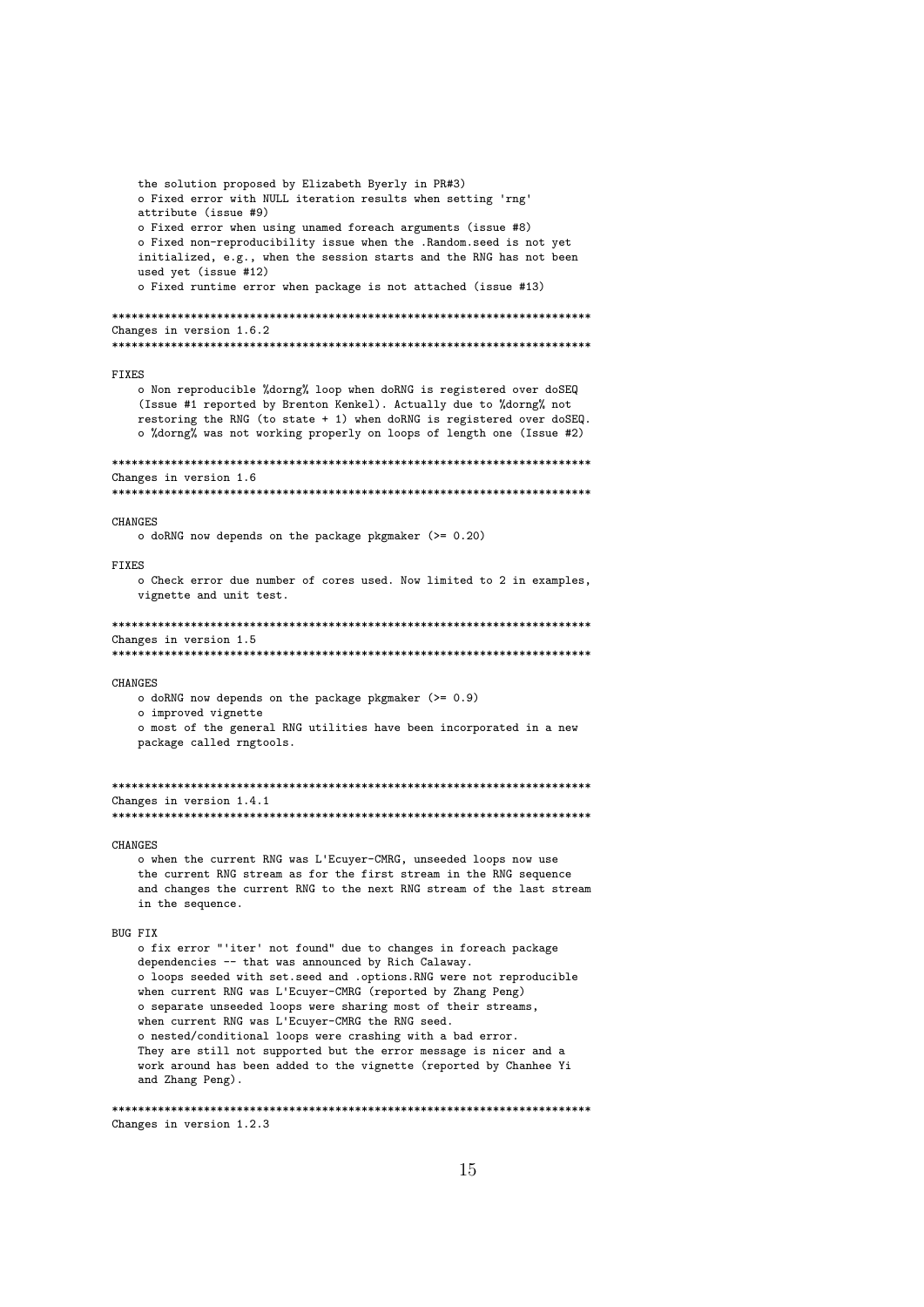\*\*\*\*\*\*\*\*\*\*\*\*\*\*\*\*\*\*\*\*\*\*\*\*\*\*\*\*\*\*\*\*\*\*\*\*\*\*\*\*\*\*\*\*\*\*\*\*\*\*\*\*\*\*\*\*\*\*\*\*\*\*\*\*\*\*\*\*\*\*\*\*\*

#### BUG FIX

o fixed error when running a %dorng% loop on a fresh session, with no parallel backend registered.

**CHANGES** o improved vignette o added more unit tests o changed the name of the RNG attribute on result of %dorng% looops from 'RNG' to 'rng'. It now contains the whole sequence of RNG seeds, instead of only the first one. o RNGseq now accepts a list or a matrix describing the whole sequence of seeds. See vignette for more details. o %dorng% loops can be seeded with a complete sequence of seeds passed as a list, a matrix, or an object with attribute 'rng', e.g. the results of %dorng% loops. See vignette for more details. \*\*\*\*\*\*\*\*\*\*\*\*\*\*\*\*\*\*\*\*\*\*\*\*\*\*\*\*\*\*\*\*\*\*\*\*\*\*\*\*\*\*\*\*\*\*\*\*\*\*\*\*\*\*\*\*\*\*\*\*\*\*\*\*\*\*\*\*\*\*\*\*\* Changes in version 1.2.2 \*\*\*\*\*\*\*\*\*\*\*\*\*\*\*\*\*\*\*\*\*\*\*\*\*\*\*\*\*\*\*\*\*\*\*\*\*\*\*\*\*\*\*\*\*\*\*\*\*\*\*\*\*\*\*\*\*\*\*\*\*\*\*\*\*\*\*\*\*\*\*\*\* BUG FIX o separate %dorng% loops were using the same seed. NEW FEATURES o add unit tests o first seed is set as an attribute of the loop's result **CHANGES** o function doRNGseed now returns the seed to use for the first iteration. o RNGseq now change the current RNG state if called with no seed specific. DEFUNCT o removed function CMRGseed \*\*\*\*\*\*\*\*\*\*\*\*\*\*\*\*\*\*\*\*\*\*\*\*\*\*\*\*\*\*\*\*\*\*\*\*\*\*\*\*\*\*\*\*\*\*\*\*\*\*\*\*\*\*\*\*\*\*\*\*\*\*\*\*\*\*\*\*\*\*\*\*\* Changes in version 1.2 \*\*\*\*\*\*\*\*\*\*\*\*\*\*\*\*\*\*\*\*\*\*\*\*\*\*\*\*\*\*\*\*\*\*\*\*\*\*\*\*\*\*\*\*\*\*\*\*\*\*\*\*\*\*\*\*\*\*\*\*\*\*\*\*\*\*\*\*\*\*\*\*\* BUG FIX o An error was thrown if using %dorng% loops before using any random generator. Thanks to Eric Lehmann for reporting this. CHANGES o add vignette o use package doParallel in examples \*\*\*\*\*\*\*\*\*\*\*\*\*\*\*\*\*\*\*\*\*\*\*\*\*\*\*\*\*\*\*\*\*\*\*\*\*\*\*\*\*\*\*\*\*\*\*\*\*\*\*\*\*\*\*\*\*\*\*\*\*\*\*\*\*\*\*\*\*\*\*\*\* Changes in version 1.1 \*\*\*\*\*\*\*\*\*\*\*\*\*\*\*\*\*\*\*\*\*\*\*\*\*\*\*\*\*\*\*\*\*\*\*\*\*\*\*\*\*\*\*\*\*\*\*\*\*\*\*\*\*\*\*\*\*\*\*\*\*\*\*\*\*\*\*\*\*\*\*\*\*

CHANGES

o use R core RNG "L'Ecuyer-CMRG" and the parallel package, instead of the implementation provided by the rstream package.

## Cleanup